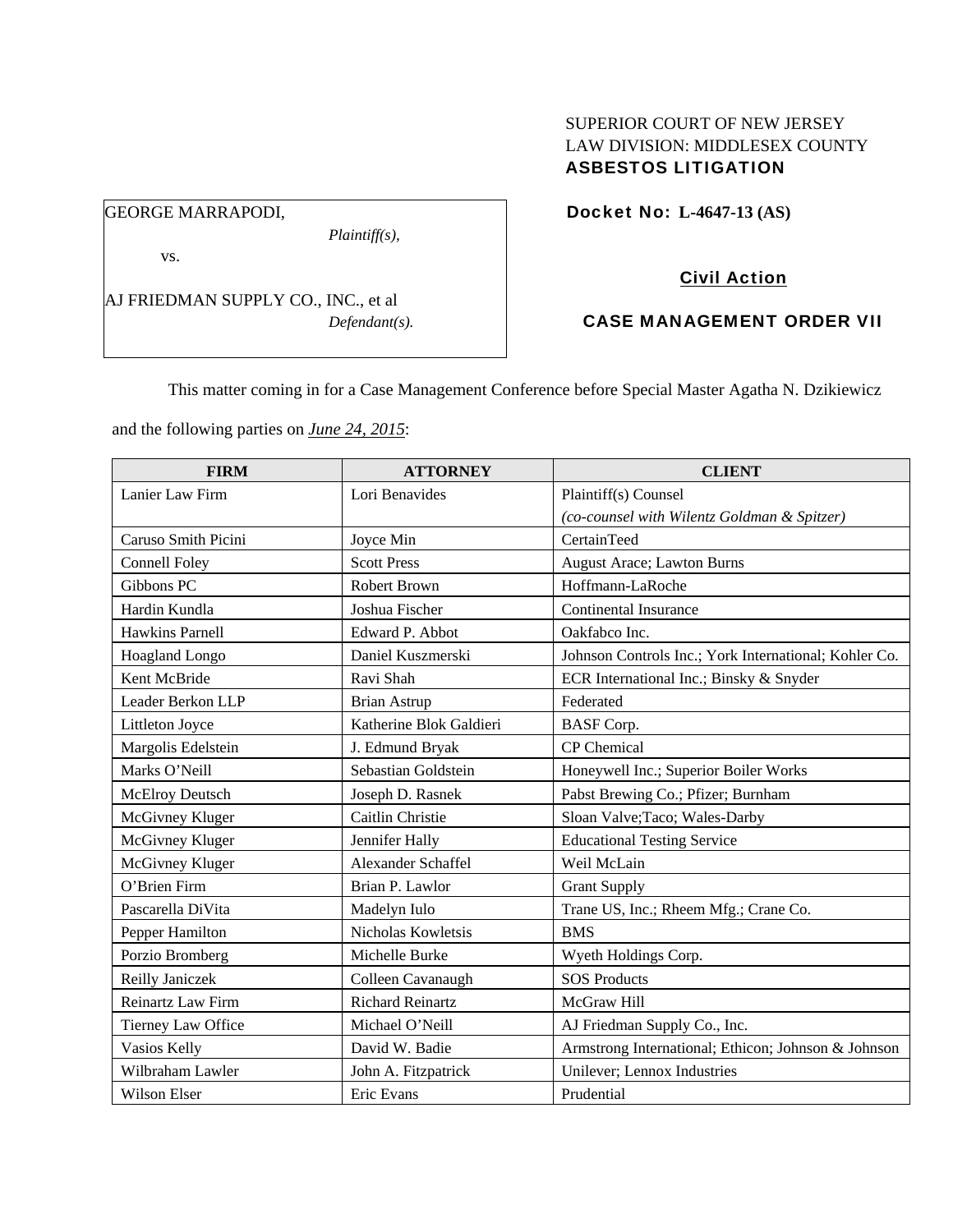IT IS on this **24th** day of **June, 2015** *effective from the conference date;*

ORDERED as follows:

Counsel receiving this Order through computerized electronic medium (E-Mail) shall be deemed by the court to have received a copy of the filed original court document. Any document served pursuant to this Order shall be deemed to be served by mail pursuant to *R*.1:5-2.

### **DISCOVERY**

- July 24, 2015 CP Chemical shall serve answers to standard interrogatories by this date.
- August 31, 2015 Depositions of corporate representatives shall be completed by this date.

### **SUMMARY JUDGMENT MOTION PRACTICE**

| September $11, 2015$ | Plaintiff's counsel shall advise, in writing, of intent not to oppose motions by this<br>date. |
|----------------------|------------------------------------------------------------------------------------------------|
| September 25, 2015   | Summary judgment motions shall be filed no later than this date                                |
| October 23, 2015     | Last return date for summary judgment motions.                                                 |

#### **MEDICAL DEFENSE**

September 30, 2015 Defendants shall identify its medical experts and serve medical expert reports, if any, by this date. **In addition, defendants shall notify plaintiff's counsel (as well as all counsel of record) of a joinder in an expert medical defense by this date.** 

#### **LIABILITY EXPERT REPORTS**

November 20, 2015 Plaintiff shall identify its liability experts and serve liability expert reports or a certified expert statement by this date or waive any opportunity to rely on liability expert testimony.

- December 21, 2015 Defendants shall identify its liability experts and serve liability expert reports, if any, by this date or waive any opportunity to rely on liability expert testimony.
- January 15, 2016 Plaintiff shall identify its rebuttal liability experts and serve rebuttal liability expert reports, if any, by this date.

#### **EXPERT DEPOSITIONS**

February 5, 2016 Expert depositions shall be completed by this date. To the extent that plaintiff and defendant generic experts have been deposed before, the parties seeking that deposition in this case must file an application before the Special Master and demonstrate the necessity for that deposition. To the extent possible, documents requested in a deposition notice directed to an expert shall be produced three days in advance of the expert deposition. The expert shall not be required to produce documents that are readily accessible in the public domain.

\_\_\_\_\_\_\_\_\_\_\_\_\_\_\_\_\_\_\_\_\_\_\_\_\_\_\_\_\_\_\_\_\_\_\_\_\_\_\_\_\_\_\_\_\_\_\_\_\_\_\_\_\_\_\_\_\_\_\_\_\_\_\_\_\_\_\_\_\_\_\_\_\_\_\_\_\_\_\_\_\_\_\_\_\_\_\_\_\_\_\_\_\_\_\_\_\_\_\_\_\_\_\_\_\_\_\_\_\_\_